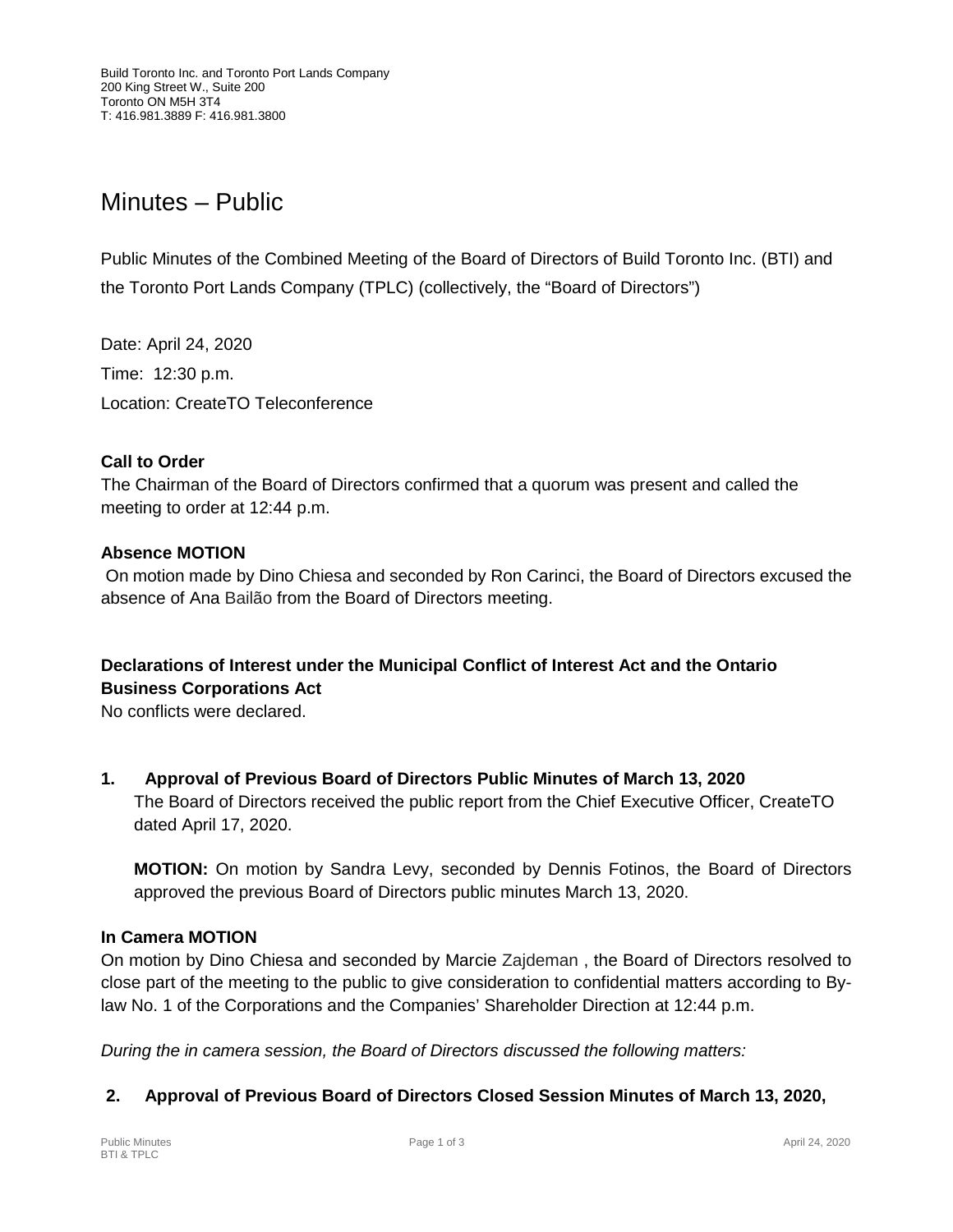- **3. 2019 Financial Results**
- **4. Pinewood - 2020 Expansion Lease Approval**
- **5. TPLC: 2020 Land Transfers to City of Toronto**
- **6. Action Items**
- **7. CEO Update**
- **8. Other Business**

#### **Adjournment**

**MOTION:** On motion by Dino Chiesa and seconded by Ron Carinci, the Board of Directors resolved to adopt the recommendations from its closed session and direct that these matters remain confidential in accordance with By-law No. 1 of the Corporations and the Companies' Shareholder Direction. The Board of Directors resumed its public session at 1:29 p.m. and the meeting was adjourned at 1:30 p.m.

#### **Attendance:**

|                            | 12:44 to 12:44 p.m.<br><b>Public Session</b> | 12:44 p.m.to 1:29 p.m.<br>In-Camera Session | 1:29 p.m.1 to<br>1:30 p.m.<br><b>Public Session</b> |
|----------------------------|----------------------------------------------|---------------------------------------------|-----------------------------------------------------|
| Dino Chiesa, Chair         | $\checkmark$                                 | $\checkmark$                                |                                                     |
| Ron Carinci, Vice<br>Chair |                                              |                                             |                                                     |
| Ana Bailão                 | X                                            | $\mathsf{x}$                                | X                                                   |
| Jane Beatty                | $\checkmark$                                 | $\checkmark$                                | $\checkmark$                                        |
| Paula Fletcher             | $\checkmark$                                 | $\checkmark$                                | ✓                                                   |
| <b>Dennis Fotinos</b>      | $\checkmark$                                 | $\checkmark$                                | $\checkmark$                                        |
| Sandra Levy                | $\checkmark$                                 | $\checkmark$                                | $\checkmark$                                        |
| Marcie Zajdeman            |                                              | ✓                                           |                                                     |

 $\checkmark$  Members were present for some or all of the time indicated.

x Members were not present for the time indicated